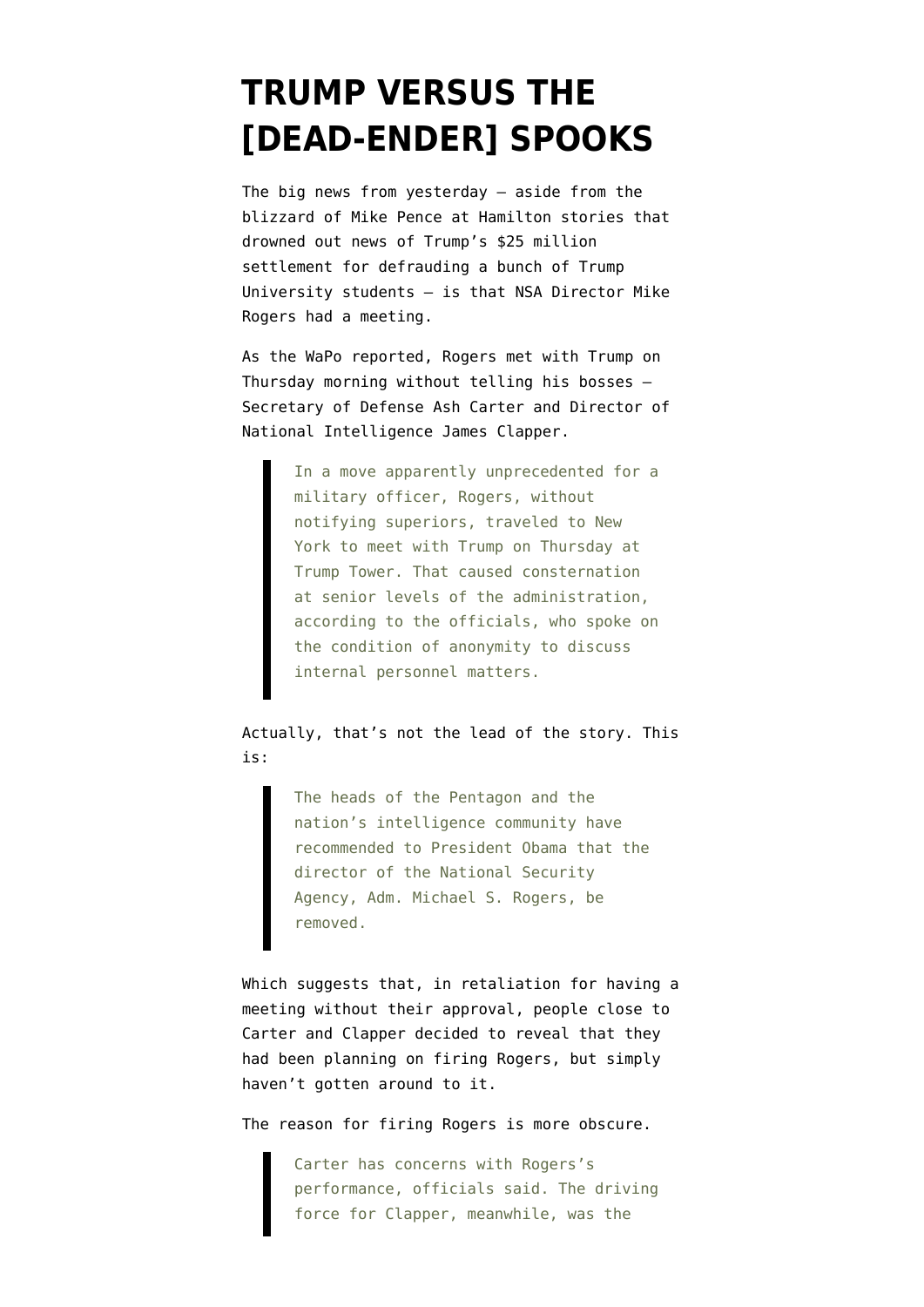separation of leadership roles at the NSA and U.S. Cyber Command, and his stance that the NSA should be headed by a civilian.

## [snip]

Rogers was charged with making sure another insider breach never happened again.

Instead, in the past year and a half, officials have discovered two major compromises of sensitive hacking tools by personnel working at the NSA's premier hacking unit: the Tailored Access Operations. One involved a Booz Allen Hamilton contractor, Harold T. Martin III, who is accused of carrying out the largest theft of classified government material. Although some of his activity took place before Rogers arrived and at other agencies, some of it — including the breach of some of the most sensitive tools — continued on Rogers's watch, the officials said.

## [snip]

But there was a second, previously undisclosed breach of cybertools, discovered in the summer of 2015, which was also carried out by a TAO employee, one official said. That individual also has been arrested, but his case has not been made public. The individual is not believed to have shared the material with another country, the official said.

Rogers was put on notice by his two bosses — Clapper and Carter — that he had to get control of internal security and improve his leadership style. There have been persistent complaints from NSA personnel that Rogers is aloof, frequently absent and does not listen to staff input.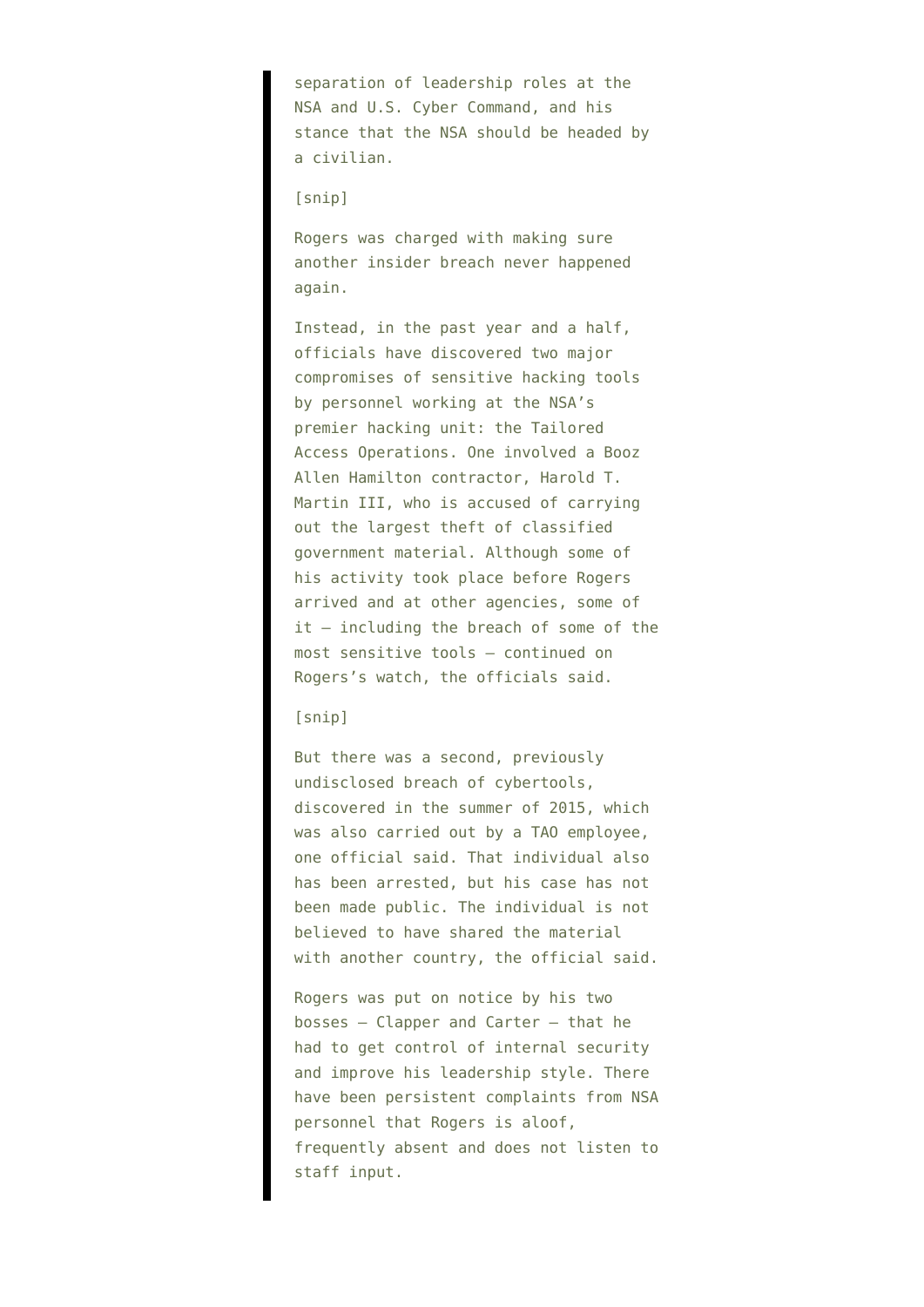The [NYT version](http://www.nytimes.com/2016/11/20/us/politics/obama-remove-nsa-leader-michael-rogers.html?_r=0) of this story makes it sound like Rogers was supposed to be *relieved* of duty when the CYBERCOM/NSA split was announced but that got delayed because John McCain complained.

But the WaPo's sources piled on, blaming Rogers for the Martin theft that started even before his tenure, another still unrevealed one, and (later in the article) for another hack during his tenure as head of the Navy's CyberCommand.

Which has Devin Nunes — ostensibly in his role as House Intelligence Chair, and not his role on Trump's transition team — [calling an immediate](http://intelligence.house.gov/uploadedfiles/chm_ltr_to_secdef_and_dni_re_dirsna_wapo_article_19_nov_16.pdf) [hearing](http://intelligence.house.gov/uploadedfiles/chm_ltr_to_secdef_and_dni_re_dirsna_wapo_article_19_nov_16.pdf) (perhaps before Obama can fire Rogers?).

Ostensibly, this is a hearing scheduling meeting.

> Accordingly, I will convene an opensession hearing at the earliest possible opportunity so the Committee may understand the veracity of the Post article and fully understand the impact of the proposed separation of NSA and USCYBERCOM on the IC. Please provide, no later than November 21, 2016, at 5:00pm, a list of dates and times you are available to appear before the Committee between now and the end of December 2016.

Of course, usually such discussions take place between aides. But by including that language in his letter, Nunes invented an opportunity to issue an implicit threat — that something in the WaPo story (perhaps the detail that another person had been arrested for stealing TAO files) remained classified.

> I am also concerned that the article may contain unauthorized disclosures of classified information.

And to provide a vote of confidence for Rogers.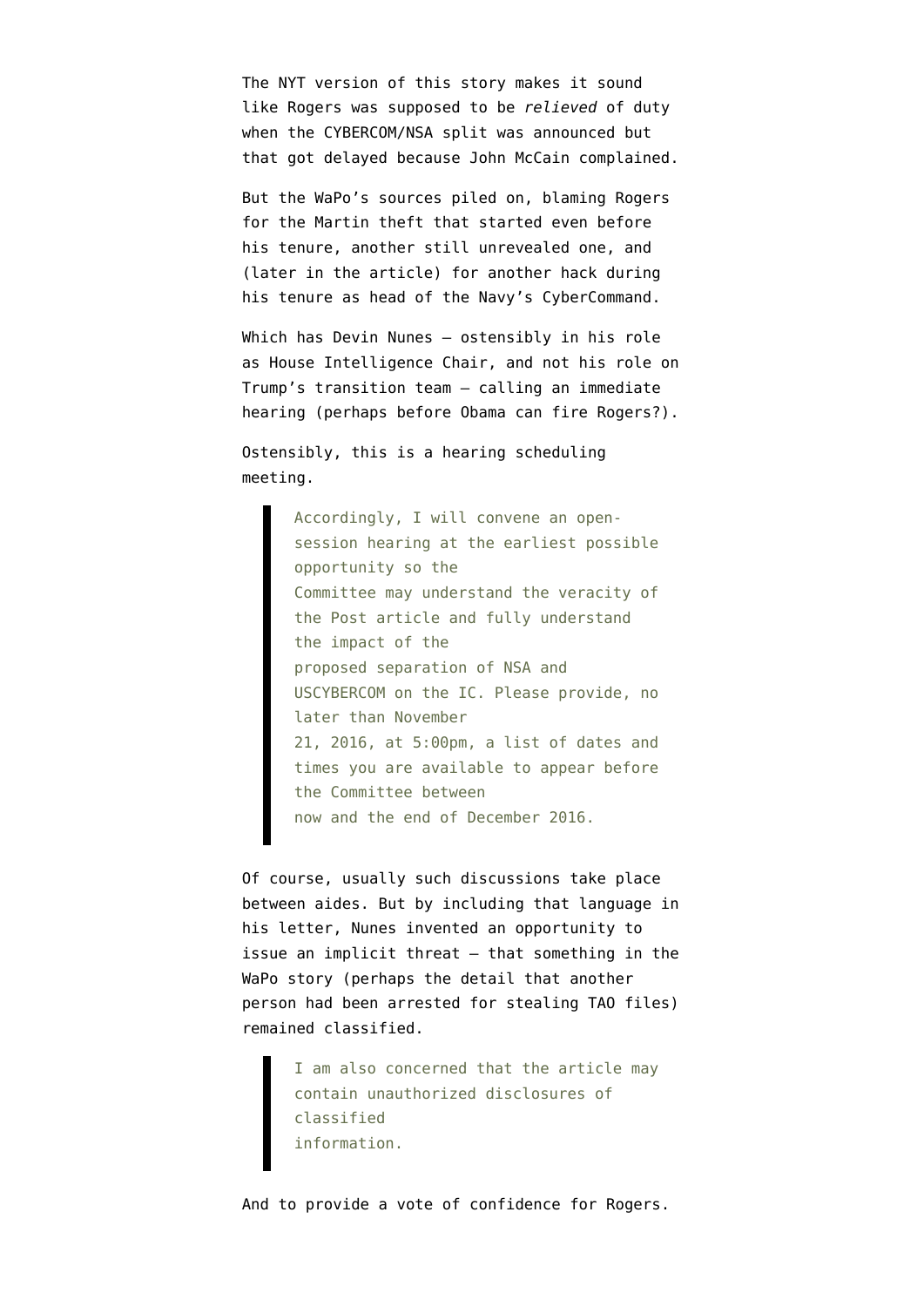Since Admiral Rogers was appointed as NSA Director in April 2014, I have been consistently impressed with his leadership and accomplishments. His professionalism, expertise, and deckplate leadership have been remarkable during an extremely challenging period for NSA. I know other members of Congress hold him in similarly high esteem. Given the Committee's constitutional responsibility to conduct oversight of the Intelligence Community (IC), I am asking you to provide a full explanation of the allegations contained in the Post article.

Nunes went on to demand briefing on the planned split (he is supposed to be on the opposite side as McCain, hoping for CYBERCOM to remain under DOD and the House Armed Service Committee, but NSA to become entirely a House Intelligence Committee issue, but I wonder whether Trump has something else entirely in mind).

Consider: A big part of this presidential campaign involved weekly leaks about an FBI investigation into a national security issue (Hillary's potential mishandling of classified information). All through that, Nunes was at best silent, if not a willing participant. But here he is insinuating that the WaPo leak (presumably from two Original Classification Authorities) was improper?

And consider this detail: Trump has already picked Mike Flynn to be his National Security Adviser, whom Clapper and Mike Vickers [got fired](http://www.politico.com/magazine/story/2016/10/how-mike-flynn-became-americas-angriest-general-214362) in 2014. The Thursday meeting between Rogers and Trump was reportedly a meeting about whether Rogers should become Director of National Intelligence. Yesterday, Trump [interviewed](https://www.c-span.org/video/?418855-101/presidentelect-trump-meeting-general-mattis) General James Mattis to be Secretary of Defense; Obama [fired Mattis](http://foreignpolicy.com/2013/01/18/the-obama-administrations-inexplicable-mishandling-of-marine-gen-james-mattis-2/) from CENTCOM in 2013 for opposition to Obama's Iran deal. There are also